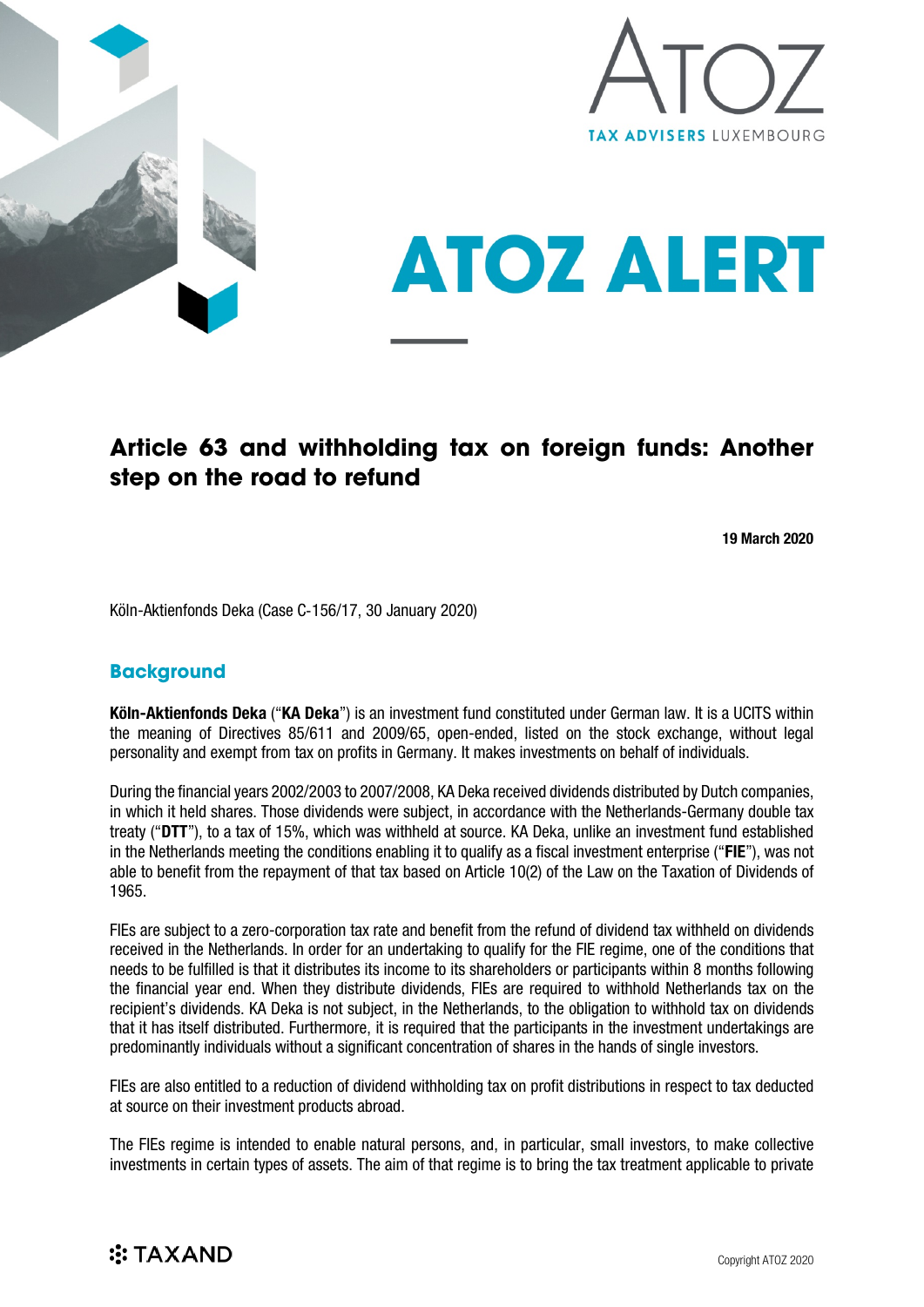individuals who invest through an FIE in line with the tax treatment of private individuals who make investments on an individual basis.

KA Deka applied for a refund of the dividend tax deducted from its dividends distributed by Netherlands companies for the financial years 2002/2003 to 2007/2008 to the Netherlands tax authorities, which was rejected. When bringing an action before the District Court of Zeeland-West-Brabant (Netherlands), KA Deka argued that its situation could be compared to that of an investment fund established in the Netherlands which has the status of an FIE, as referred to in Article 28 of the Law on Corporation Tax of 1969, and that it was therefore entitled to a refund of the dividend tax under Article 63 TFEU.

The Supreme Court of the Netherlands noted, as a preliminary point, that, in its legal form, KA Deka could be classified as an FIE and is, in that regard, objectively comparable to an FIE established in the Netherlands. The Supreme Court states that, whereas an FIE established in the Netherlands would have been entitled to the refund of WHT, KA Deka cannot derive any right to a refund of dividend tax either from Netherlands legislation or from the DTC between the Netherlands and Germany.

The questions referred to the CJEU were as follows:

- (1) Does art.63 TFEU mean that an investment fund established outside the Netherlands cannot be refused, on the ground that it is not subject to an obligation to withhold Netherlands dividend tax, a refund of Netherlands dividend tax which was withheld on dividends which that investment fund received from corporate bodies established in the Netherlands, when such a refund is granted to a fiscal investment enterprise established in the Netherlands, which, subject to the withholding of Netherlands dividend tax, distributes the proceeds of its investments to its shareholders or participants on an annual basis?
- (2) Does art.63 TFEU mean that an investment fund established outside the Netherlands cannot be refused a refund of Netherlands dividend tax which was withheld on dividends which it received from corporate bodies established in the Netherlands on the sole ground that it has not proved in a satisfactorily manner that its shareholders or participants satisfy the conditions laid down in Netherlands legislation?
- (3) Does art.63 mean that an investment fund established outside the Netherlands cannot be refused a refund of Netherlands dividend tax which was withheld on dividends which it received from corporate bodies established in the Netherlands, on the ground that it does not distribute the proceeds of its investments in full to its shareholders or participants on an annual basis at the latest in the eighth month following the end of the financial year, even if, in the country in which that investment fund is established, under the legislation there applicable, the proceeds of its investments, to the extent to which they are not distributed, (a) are deemed to have been distributed, and/or (b) are taken into account in the tax levied in that country on the shareholders or participants as though those profits had been distributed, whereas such a refund is granted to a fiscal investment enterprise established in the Netherlands, which, subject to the withholding of Netherlands dividend tax, distributes the proceeds of its investments in full to its shareholders or participants on an annual basis?'

### **Analysis of the CJEU**

The first question referred was withdrawn by the Dutch Supreme Court following the delivery of the judgment of 21 June 2018, Fidelity Funds and Others (C‑480/16, EU:C:2018:480). In the latter case, the Danish Ministry tried to argue that due to the need to safeguard the coherence of the tax system and ensure a balanced allocation of power to tax between Member States, such discrimination would be justified. This would have been one of the few justifications for a discriminatory tax treatment.

The Danish Ministry further argued that the difference in tax treatment was justified by the direct link between the exemption from withholding tax on dividends paid to resident UCITS and the need to deduct Danish withholding tax on distributions paid out by the UCITS to its investors.

# **:TAXAND**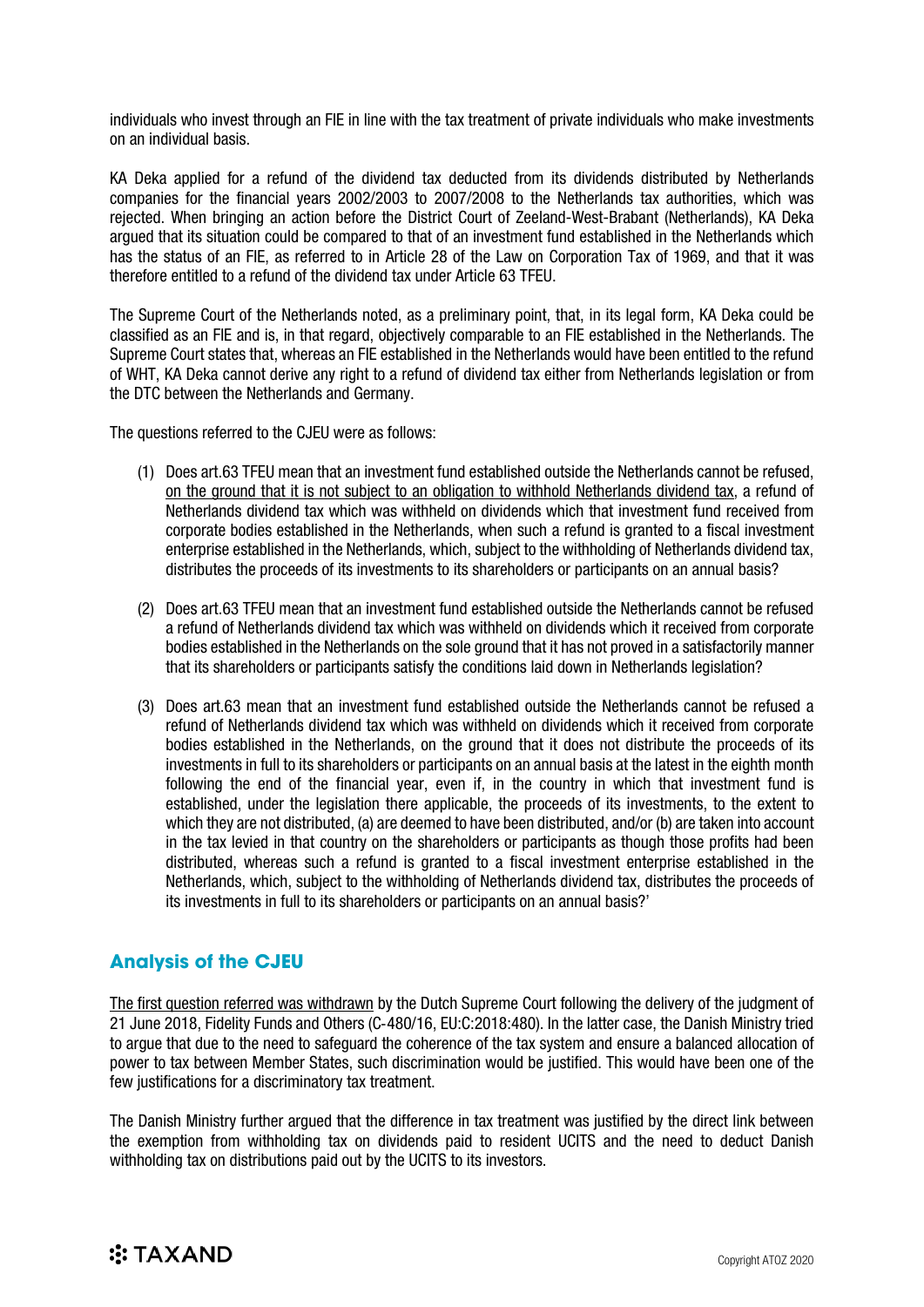The CJEU refuted the above argument on the grounds that levying withholding tax on distributions from Danish companies to non-resident UCITS and these UCITS levying withholding tax on the distributions made to their investors actually creates a series of charges to tax on the dividends paid ultimately to the UCITS investor, which is contrary to the objective of the Danish tax law (the objective being to avoid cascading layers of tax).

With regards to the second question, the CJEU underlined that measures discouraging non-residents from making investments in a Member States, or residents to invest in another Member State, are restrictions on the free movement of capital (confirming a consistent case law, such as C-190/12, *Emerging Market Series of DGA* Investment Trust Company, 2014, and C-575/17, Sofina and Others, 2018). In the case at hand, the requirements to obtain the FIE status depended on whether the fund's shares or certificates of participation were listed on a regulated market. Furthermore, a restriction with regards to the quality of the investors exists (predominantly individual investors with minor participation).

Although the Dutch legislation at hand applies without distinction between resident and non-resident investment funds, this legislation can nonetheless constitute a restriction of the free movement of capital. This could be specifically the case when obligations or conditions specific to the national market were applied to non-residents.

In the case at hand, investment funds not listed on the Amsterdam Stock Exchange had to meet conditions which were stricter than those for investment funds which were. The CJEU left it to the Supreme Court to determine whether this could constitute a *de facto* disadvantage to non-residents. The CJEU also left to the Supreme Court the question whether resident funds were in fact required by the Dutch tax administration to provide the proof that was requested of foreign funds. It should be noted that each Member State tax authority may require such level of proof as they may consider it necessary in order to take a position. However, non-resident investment funds should not be subject to an excessive administrative burden. In the case at hand, KA Deka was not able to provide enough proof due to the share trading system chosen and this was not a result of any restriction implied by European or local legislation. Therefore, the CJEU concluded that the level of proof required in order to evidence the quality of the investors does not constitute a restriction of the free movement of capital.

With regards to the third question, the issue related to the fact that one of the conditions for the refund was that the fund had to distribute the proceeds of the investments in full to the shareholders on an annual basis within 8 months of the financial year. In Germany, the legal provisions applicable towards KA Deka states that the proceeds of the investments which have not been distributed are deemed to have been distributed and considered in the tax levied on the shareholders and participants of KA Deka.

The CJEU considered that it cannot be excluded that a non-resident investment fund does not meet all the conditions laid down by another Member State conferring a tax advantage, due to the regulatory framework in its State of establishment. However, the fund may still be in a situation essentially comparable to that of a resident investment fund meeting those conditions. The conditions must therefore not create a de facto discrimination against investments funds in a comparable situation.

With regards to the objective of the distribution requirements to ensure effective taxation of the dividends in the hands of the investors in the funds, the refusal of WHT refund based on non-compliance with this requirement, would, in the present case, constitute a restriction of the free movement of capital, given that the German tax system provides for a comparable taxation mechanism (i.e. taxation on undistributed income). Having made this determination, strangely, the CJEU left it to the Supreme Court to determine whether the German and Dutch fund were comparable, having regard to the objective underlying the Dutch conditions.

#### **Conclusion**

This present ruling is one in a series of rulings and should shed light on the refund claims made by numerous investment funds in EU jurisdictions. For the Dutch practice, this ruling is specifically interesting and may be considered as yet another step towards a clear precedent.